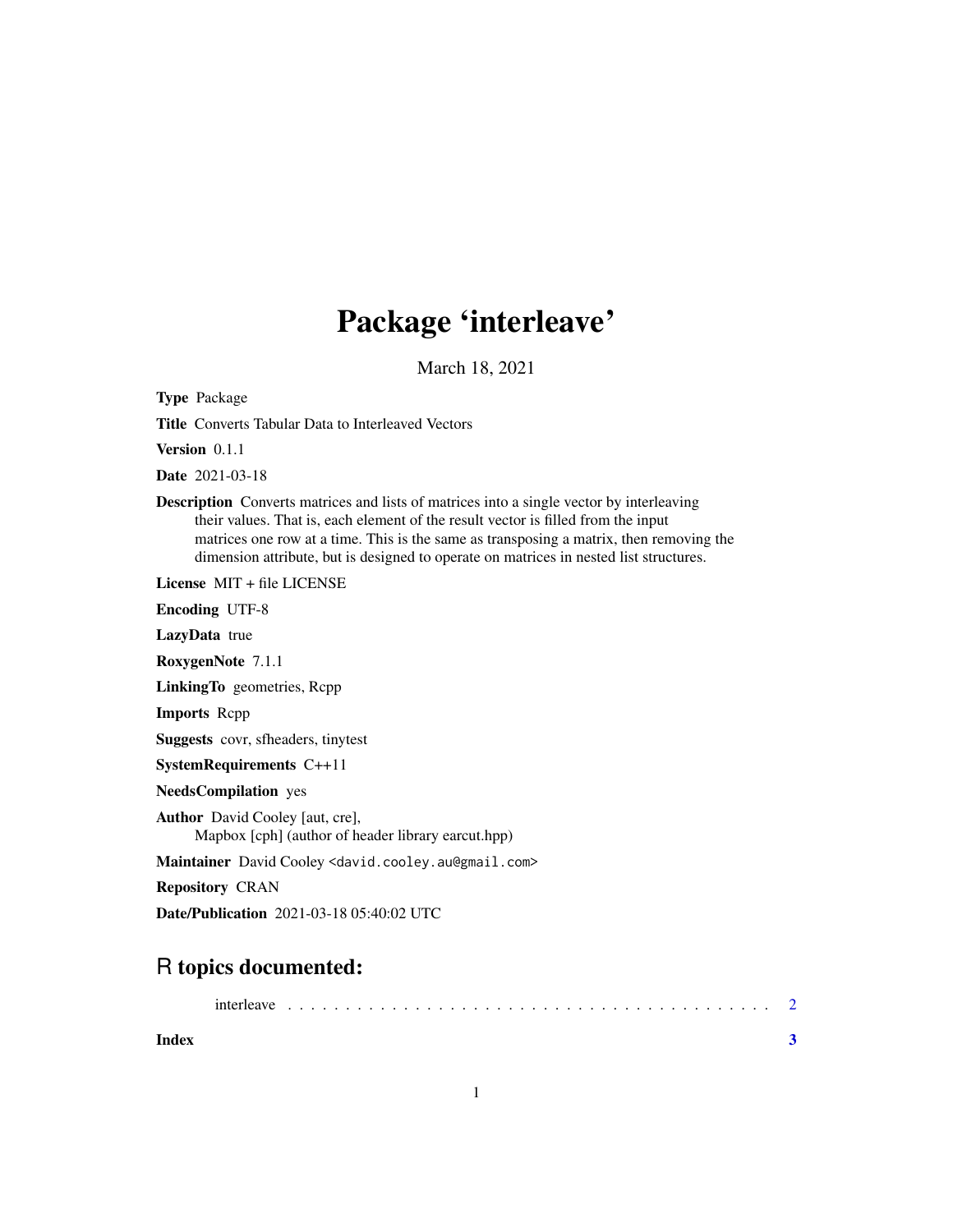<span id="page-1-0"></span>interleave *Interleave*

#### Description

Converts matrices and lists of matrices into a vector. The elements of the vector are taken from the matrices one row at a time.

#### Usage

interleave(x)

#### Arguments

x object to interleave

#### Value

vector of interleaved values

#### Examples

```
## matrix (this is equivalent to a LINESTRING in spatial structures)
m1 <- matrix(1:20, ncol = 2, byrow = TRUE)interleave( m1 )
## This is the same as transposing and removing the 'dim' attribute
tm < - t(m1)attr( tm, "dim" ) <- NULL
all( interleave( m1 ) == tm )
## list of matrices (this is equivalent to a POLYGON in spatial structures)
m2 \le - matrix(20:1, ncol = 2, byrow = TRUE )
l <- list( m1, m2 )
interleave( l )
## nested list of matrices
l <- list( m1, list( list( m2 ) ) )
interleave( l )
```